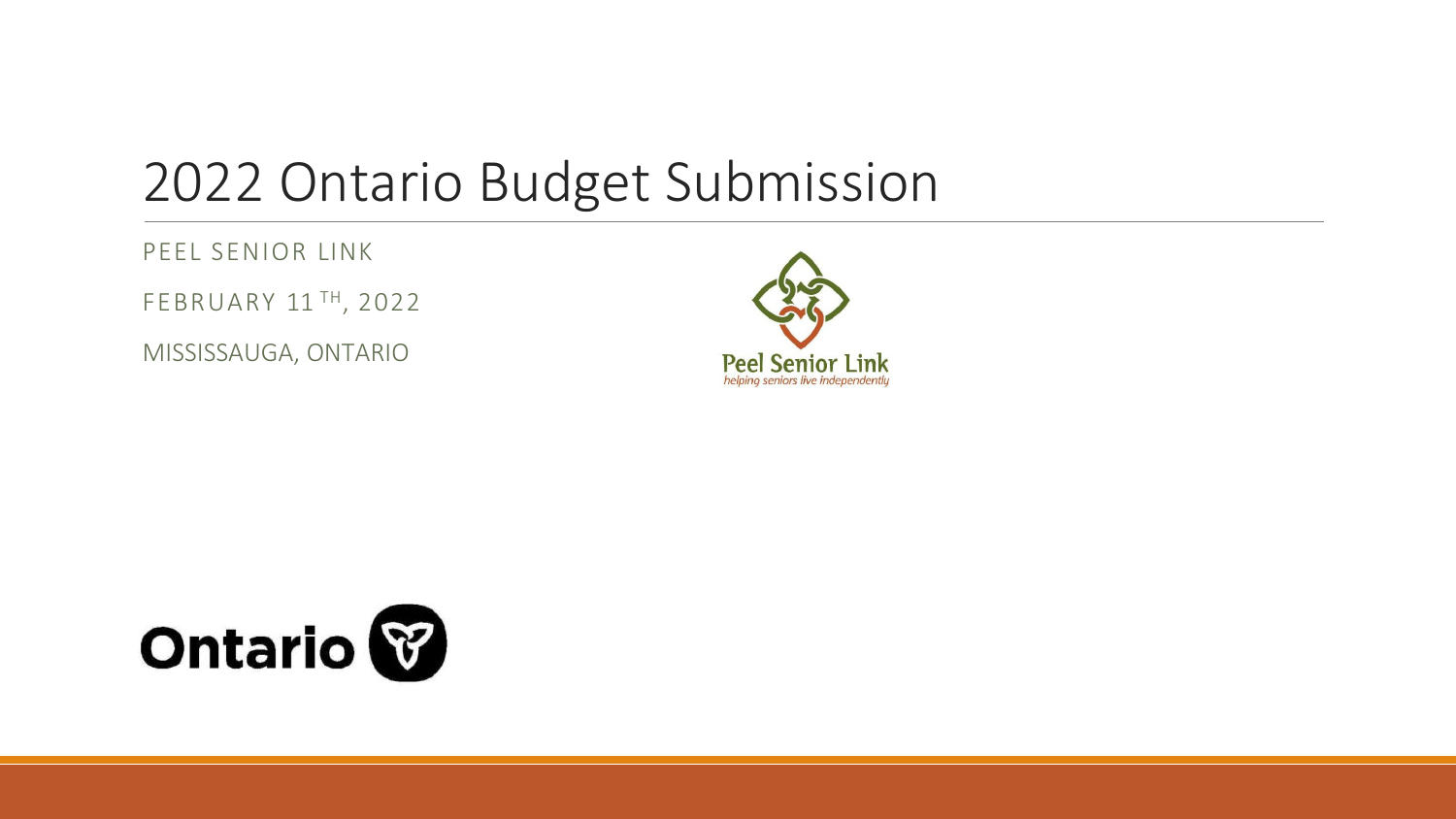### Peel Senior Link

- A not-for-profit corporation with charitable status enabling seniors to live independently and safely in the community in partnership with health/human service partners.
- **The provision of quality services which are valued by clients, caregivers, and family.**
- Office of the Auditor General of Ontario, Value-For-Money Audit: Assisted Living Services 'Potential to offer a cost-effective means of allowing vulnerable adults to remain in their homes, instead of being hospitalized, or admitted prematurely to a long-term care home since assisted living services allow for more immediate care compared to home care'
- **Primary support through 24-7 personal support and homemaking Assisted Living for High** Risk Seniors program (Supports for Daily Living)in a hub & spoke model for efficiency and effective service provision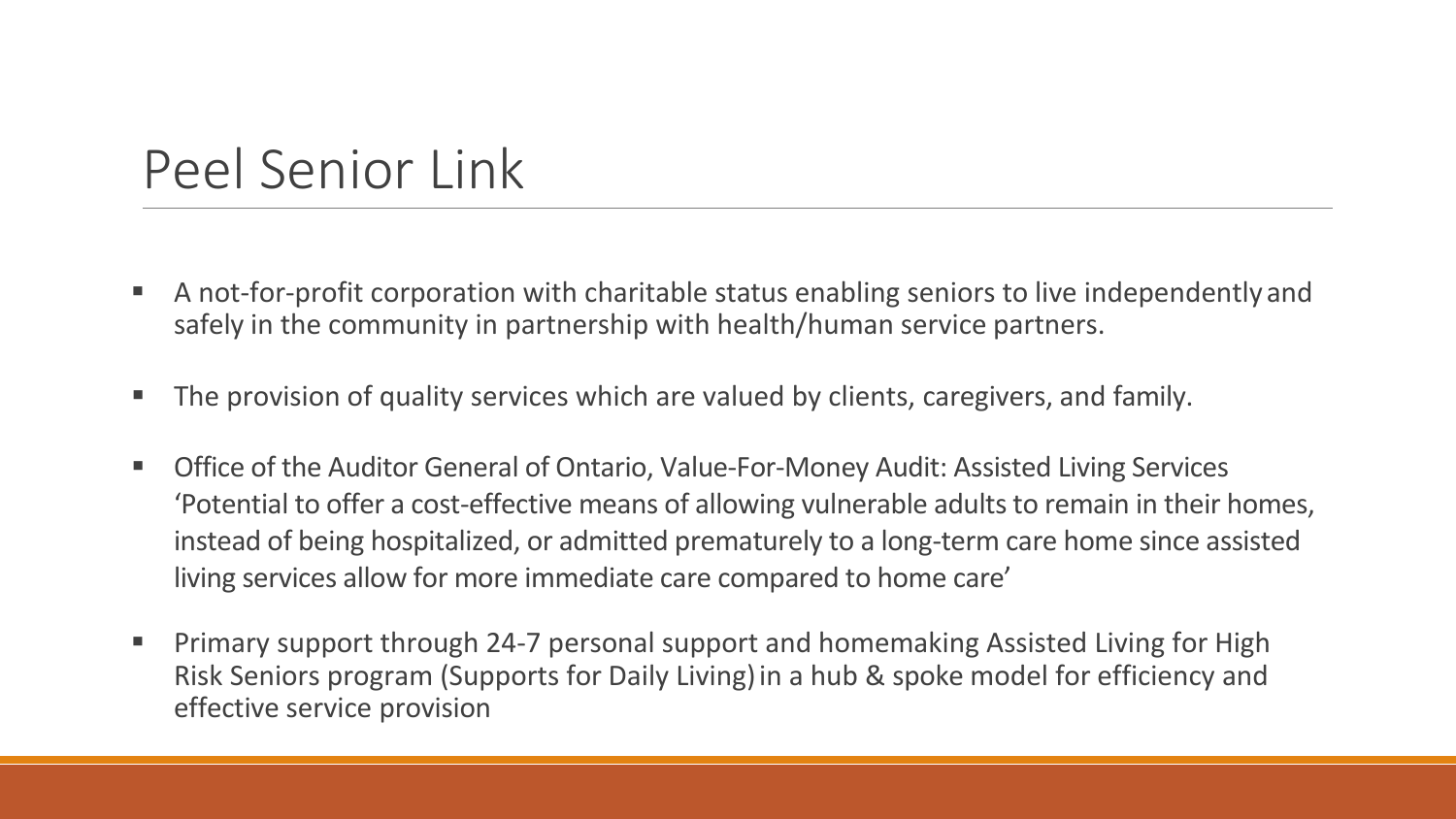### Economic and Quality of Life Impacton Community – 2020-2021Data

- Employer of 139.6 FTE's with a payroll of \$8,132,970
- Covid-19 Risk Mitigation since March 2020 for high risk senior's population in Peel
- 375 clients served (63 new) through 12 hub & spoke locations across the Region of Peel (114,219 resident days), and over 730 Seniors Active Living Centre participants across multiple programs
- 89% client experience rating
- Affordable housing support in partnership with Peel Living
- 92 Emergency Room diversions (\$77,464) saved ers derived from https://www.homecareontario.ca/home-care-services/facts-figures/publicly
- 44 Long-Term Care Home diversions
- **The Transition 22 Alternate Level of Care patients from hospital to home (reducing hallway health** care), and 2020-2021 High Intensity Seniors' Home plus project in partnership with Central Registry, and Central West Home & Community Care Support Services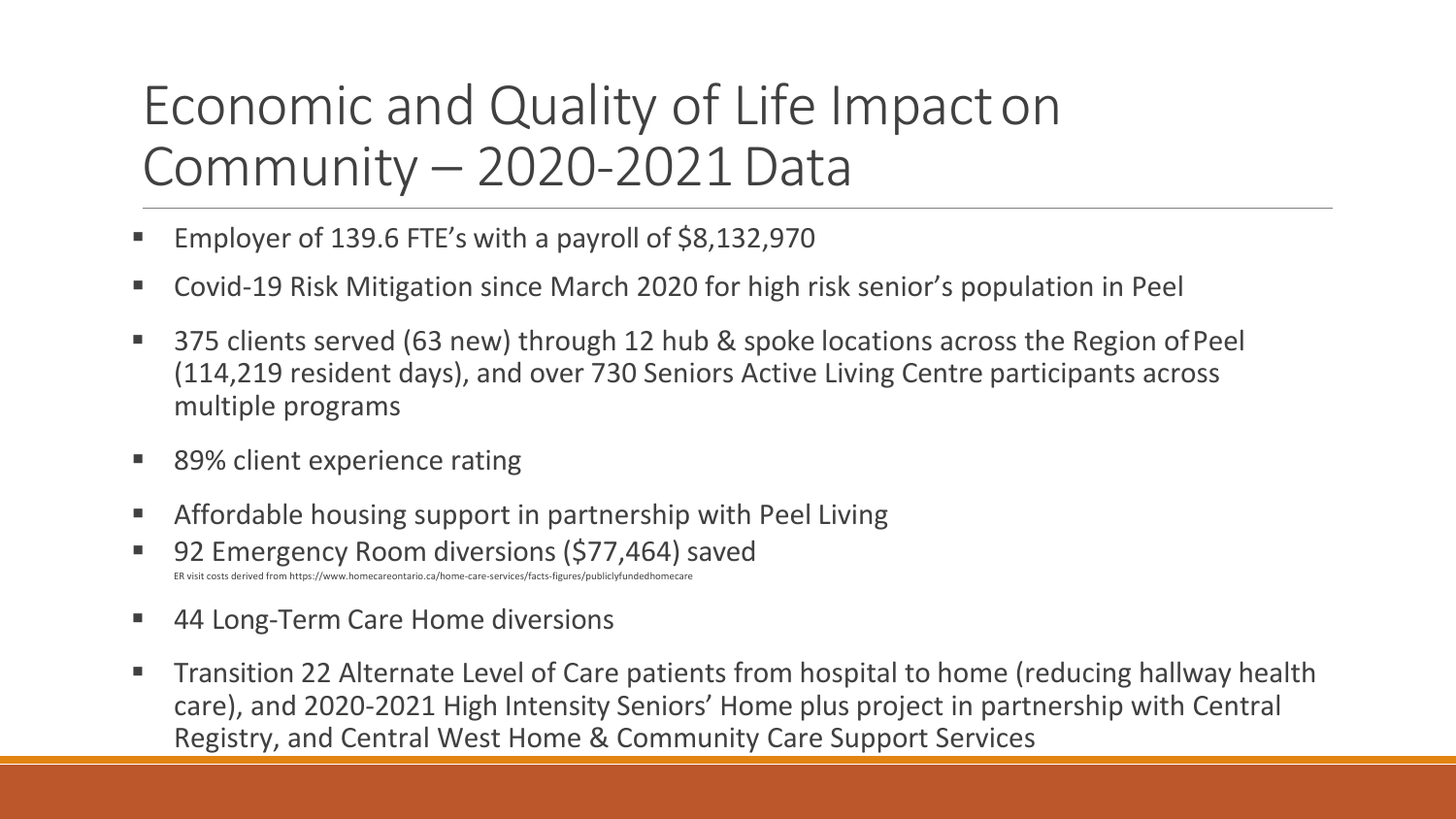## Health & Human Services System

#### **Opportunities**

- Governance leadership role (co-chair) on the CW OHT and (Interim Executive Lead), Mississauga Ontario Health Team
- Expanding the virtual and volunteer reach of Seniors Active LivingCentre programs
- Sharing quality Leading Practices with health system partners
- Support isolated seniors utilizing the Social Isolation& Loneliness Study tools developed in partnership with Sheridan Centre for Elder Research and community partners
- **Share leading practice learnings in Medication** Management and Checklist in Community Care acquired from the Aviation industry

### **Challenges**

- Personal Support Worker shortages close thewage gap with hospitals and Long-Term care homes
- $\blacksquare$  Bill 124 revisions 1% salary cap
- Maintain, and increase community support service volumes with targeted investments
- Direct Ontario Health Teams to provide a comprehensive and equitable basket of home and community care services
- Base budget investments to ensure sustainability of existing services and leverage expanded and new services
- Access to Personal Support Worker training funds at the outset of the fiscal year to provide adequatetime for scheduling, and remove policy barriers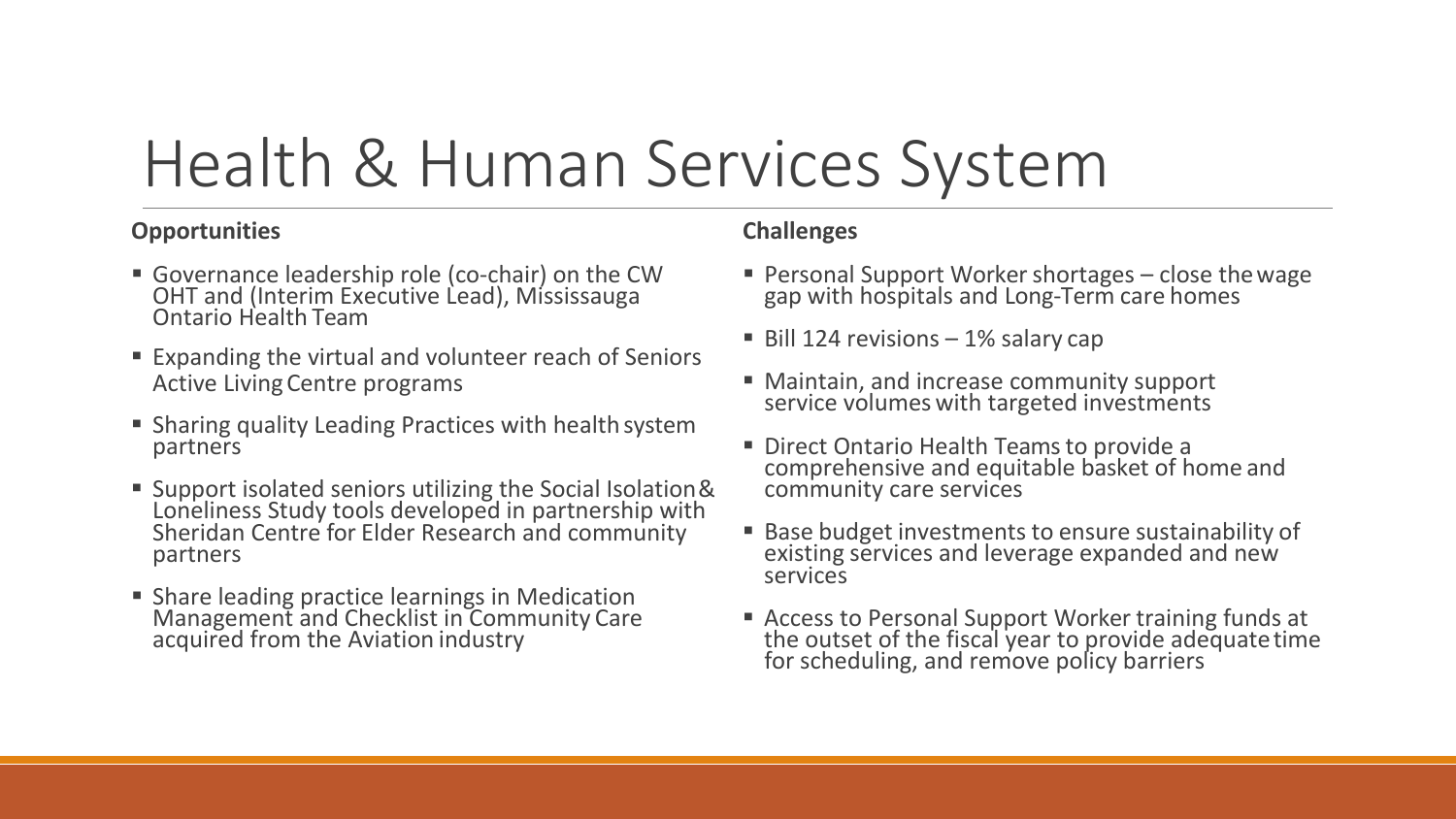## Recommendations

Provide an investment of \$677 million into the Home and Community Care Sector

- 1. \$470 M to increase the salaries of frontline staff (Permanent PSW Wage Enhancement) and exempt the community health sector from Bill 124 to avoid a mass exodus of staff and ensure service capacity to deliver home & community care services
- 2. \$57 M in community support services base funding to avoid financial deficits, service level cuts, growing waitlists, and increase to client fees
- 3. \$150 M to clear surgical and procedural backlog to deliver additional home care volumes

\*Ontario Community Support Association, 2022 Pre-Budget Consultation Submission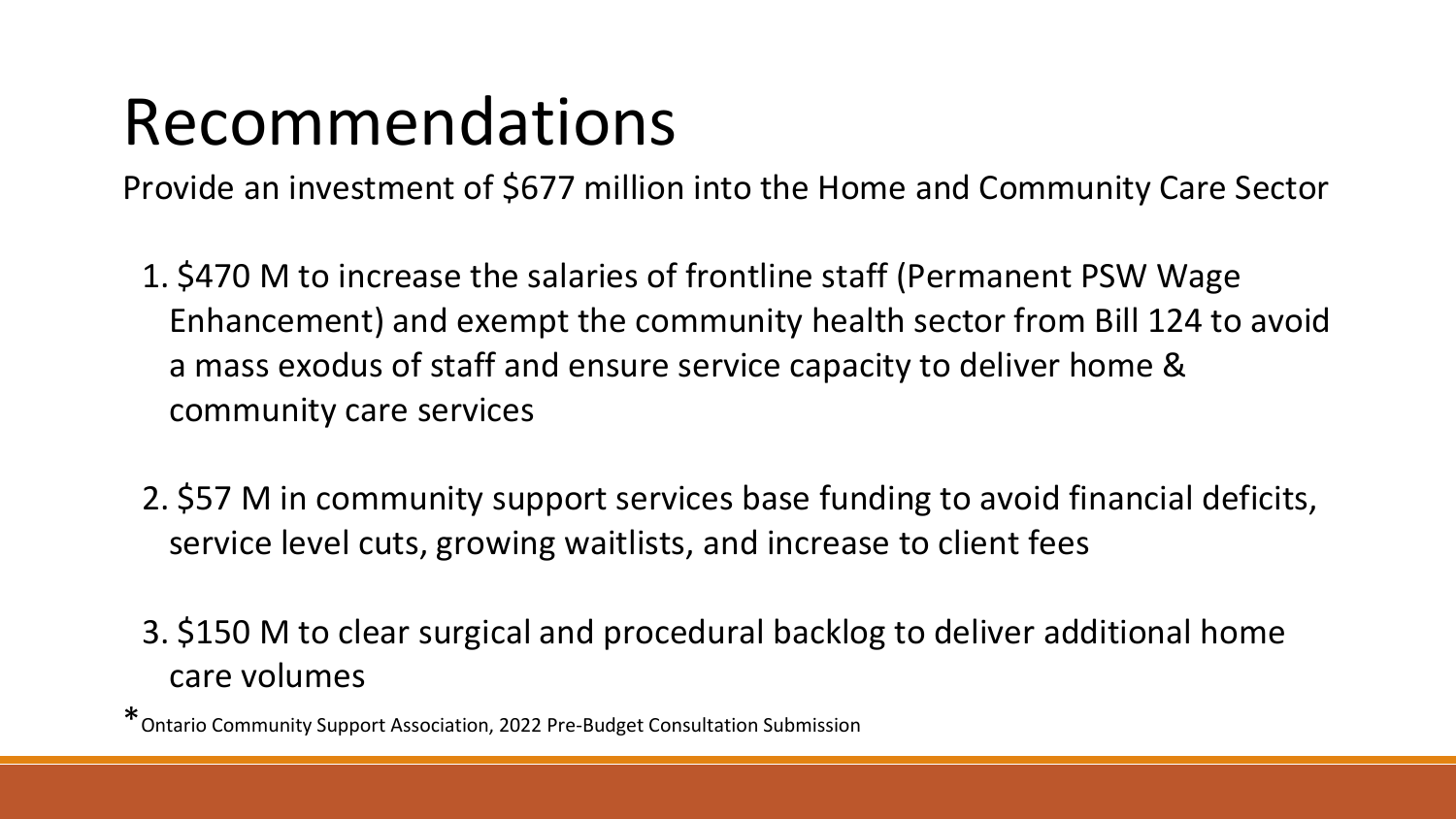## Closing Remarks

#### **Economic Impact**

- Investing in and leveraging not-for-profit employers:
- **•** retention and creation of sustainable jobs
- Hospital ER, ALC transitions to Home, and Long-Term Care Home diversions and savings

#### **Healthier and Safer Communities**

- Initiation and execution of Ontario Health Team transformation
- **Expansion of Seniors Active Living Centre programs**
- Expansion of Assisted Living services for Frail Seniors and community based transitional care programs

#### **Affordable Housing and Accessible Community Services**

- New hub locations to serve a broader reach to more communities in need
- **Increased hubs located in Peel Living and non-profit charitable owned and or managed buildings**